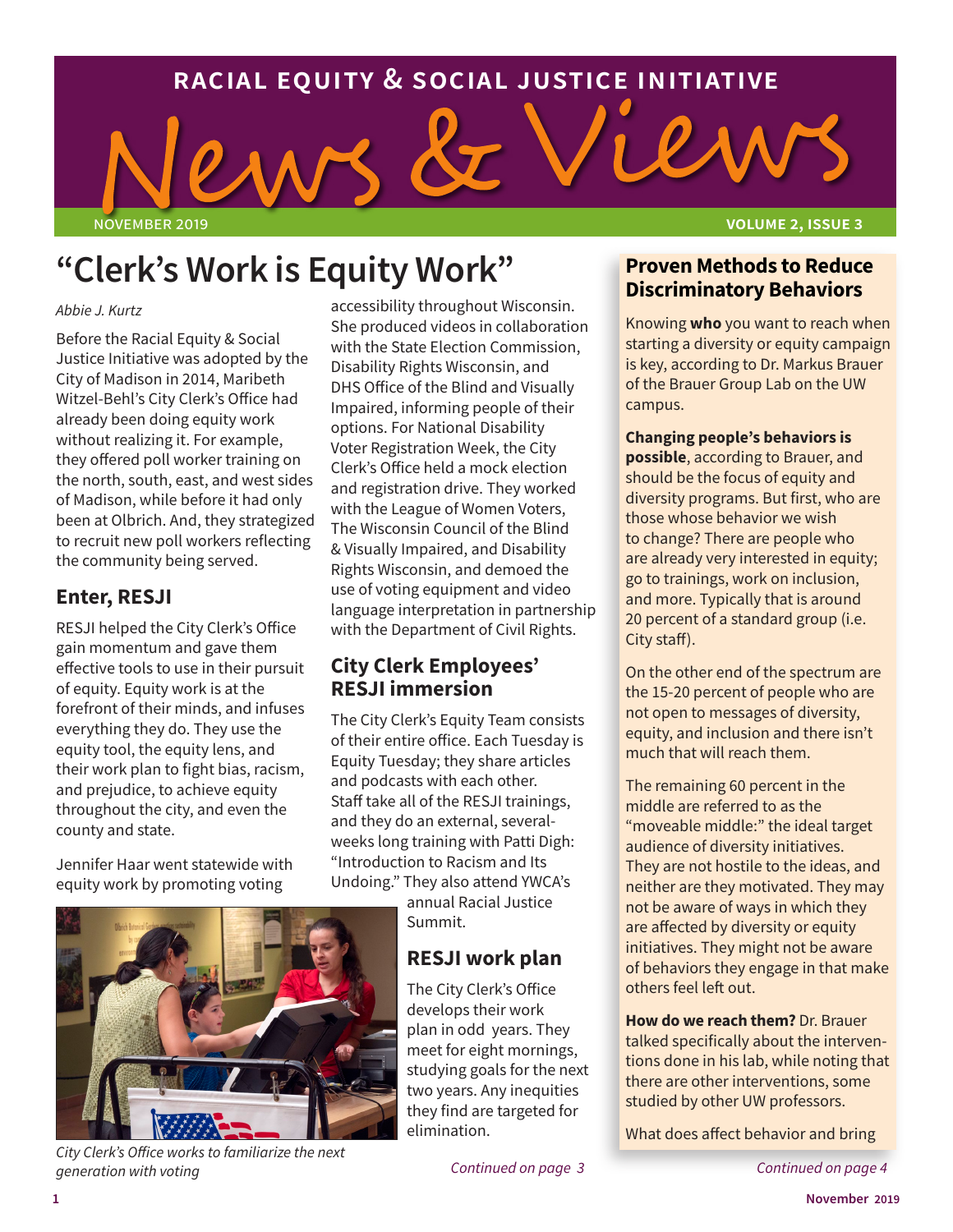## *The Community Development Division*: **Residents First**

#### *By Rebecca Below, Department of Civil Rights*

In August, the RESJI Distinguished Speaker Series featured the Community Development Division (CDD). Community Development Grants Supervisor Linette Rhodes and Senior Center and Senior Services Manager Sally Jo Spaeni spoke about their roles in helping CDD achieve its vision, that all Madison residents and neighborhoods have access to resources and opportunities necessary to help them realize their full potential.

Linette provided a framework for the service structure of the CDD, including affordable housing, community support services, economic development and opportunities, strong and healthy neighborhoods and overall program administration. Several City policy committees have oversight of various CDD topics. This year, CDD put out its Analysis of Impediments to Fair Housing Choice report which included analysis of racial segregation of opportunity in Madison.

For more information on this report: [www.cityofmadison.com/-cdbg/documents/DRAFTSummaryReport-](https://www.cityofmadison.com/cdbg/documents/DRAFTSummaryReport-AItoFairHousingChoice4.22.19.pdf)[AItoFairHousingChoice4.22.19.pdf](https://www.cityofmadison.com/cdbg/documents/DRAFTSummaryReport-AItoFairHousingChoice4.22.19.pdf).

Sally Jo spoke about how the Madison Senior Center (MSC) furthers its mission of promoting successful aging in the community by providing seniors the supports to avoid disease and disability, maintain high cognitive and physical function and to stay active and engaged in the community. MSC welcomes 40,000 visitors annually and offers nearly 3,000 events each year. While the City provides the funding and support for the building and staff, donations to MSC provide funds for all of the programming. While most programming is geared towards adults age 55 and older, MSC also offers intergenerational programs that include a preschool craft program, an oral history program and an art mural program.

For more information on MSC and its programming: [www.cityofmadison.com/senior-center](https://www.cityofmadison.com/senior-center).

*Right: The Madison Senior Center hosts community events including art workshops and art openings.* 





*Left: Participants engaged in Ballroom Basics for Balance at the Central Library. MSC partners with Yahara Therapy to bring this program to the downtown Madison community.*



#### **Equitable Workforce Practices at the City of Madison**

In August 2019, the City of Madison hired Affirmative Action Specialist Tracy Lomax. One of her main responsibilities is to ensure that the City of Madison advances equitable workforce practices. There are several policies and programs she leads to advance this goal. She is responsible for the administration of APM 3-5, Prohibited Harassment and Discrimination investigations and trainings, as well as monitoring the City of Madison's hiring process. It is her responsibility to ensure the City of Madison makes progress on the Equitable Workforce Plan and she also leads the Civil Rights Coordinators team.

Each department has one Civil Rights Coordinator, who is the liaison between the City of Madison Department of Civil Rights and their department. The main requirement for being a coordinator is a passion for and about equity, diversity, inclusion, and affirmative action; wrapped in dedication and commitment to further these practices every day at the City of Madison.

For more information about Civil Rights Coordinators, visit the Department of [Civil Rights intranet](https://www.cityofmadison.com/employeenet/civil-rights) page on employeenet. **I**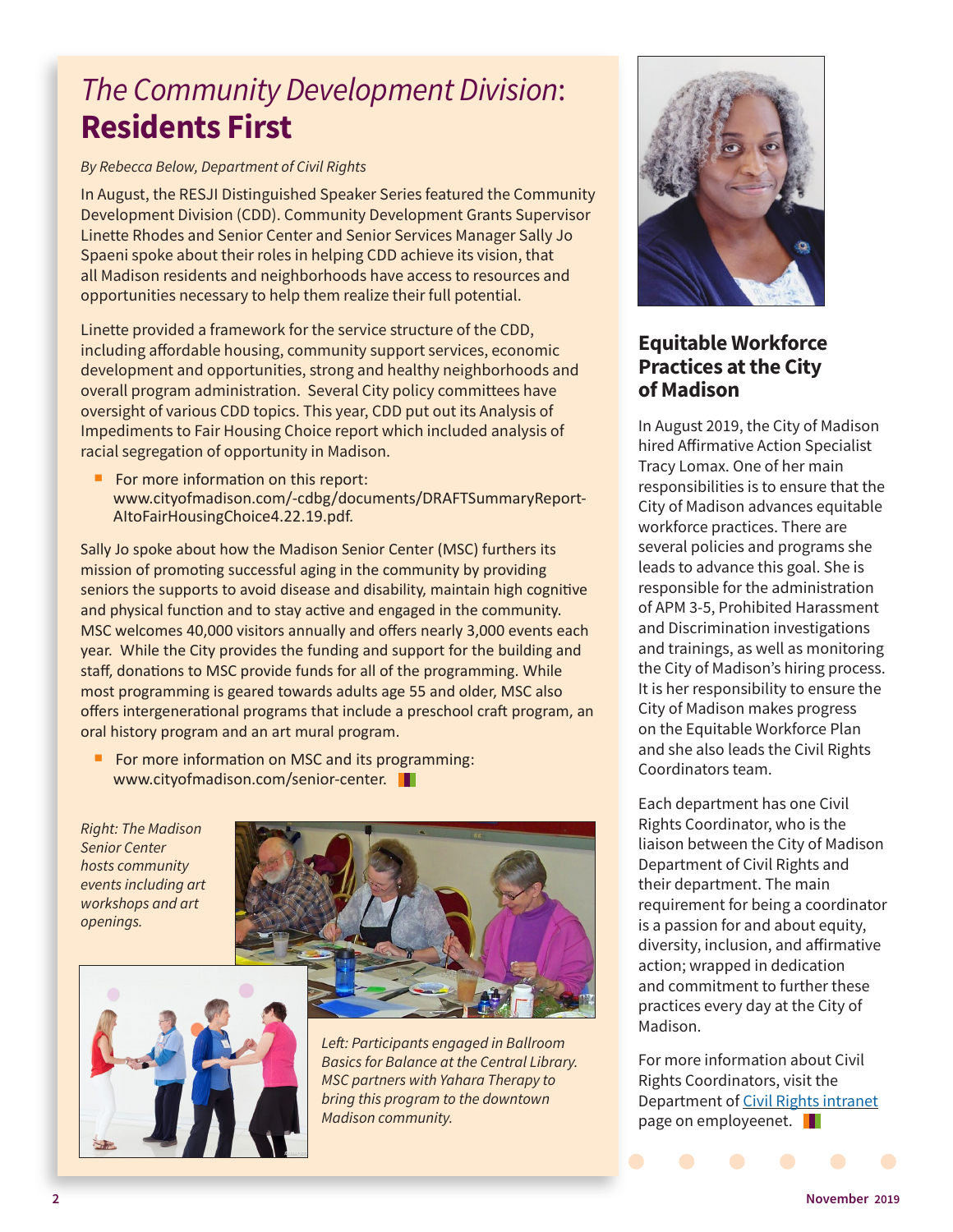#### **Equity tools used for hiring, budget, absentee voting, polling sites, and more**

Through the equitable hiring tool, the City Clerk's Office hired hourly workers to process absentee ballots. Working with Human Resources, they dropped the usual criteria that applicants needed a personal vehicle or license, and applicants were not screened out or ranked, expanding the diversity of people to be interviewed and ultimately hired. For hiring workers for absentee voting, they eliminated the typing test, requiring rudimentary computer skills.

RESJI's equity lens is used in all of the City Clerk's day-to-day decisions.

From the broad effects of a budget to helping citizens fill out complex forms, the City Clerk's Office aims to fight inequity. They establish budget priorities for both the office and community, trying to ensure no one is inadvertently harmed by inequities. And, they have an additional person at Common Council and the Alcohol Review Board to help people navigate the registration forms.

Elections are where the City Clerk's Office has an enormous influence on equity. After reading a 2017 *Washington Post* article detailing city clerk's offices' bias against voters with non-white sounding names in the 2016 presidential election, Witzel-Behl adopted the idea during election times, that "system stronger than humans," recognizing that people under stress are more likely to rely on bias. Witzel-Behl's office prioritized lunch breaks and employees working no more than 60 hours/week. Staff email signatures include answers to commonly asked questions so responses are standardized.

The Clerk's Office developed equity criteria for polling places:

 they need to be walkable for people in the ward,

- they should be on bus routes,
- people shouldn't have to cross major highways,
- and there should be low potential for overcrowding.

The Clerk's Office established in person absentee voting sites, mostly in libraries. Streets East has been a great partner, making their site available for eastside voting.

**They meet for eight mornings, studying goals for the next two years. Any inequities they find are targeted for elimination.**

They chose these locations because accessibility and familiarity are the keys to increased absentee voting. The sites are close to people's homes, on bus routes, there is free, nearby parking, they are open after work hours, you can bring your children, and it's not a bureaucratic space. All feel welcome. One worker noticed that someone came in, observed others voting first, then felt comfortable enough to register. Others go to the library for different reasons, and wind up voting. Others will see the voting sign outside of a library, and will come in to find out what they're voting for, think about it for a few days, then come back to register and vote.

By adopting the tactic "Listen more than you talk, and read between the lines," at a UW Campus listening session, the Clerk's Office discovered that although they had provided three **Clerk** *Continued from page 1*

on campus absentee voting sites, people on the Health Sciences Campus still found it difficult to vote absentee. "Listen, process, return to what was said" is their method to ensure equity. They always ask, "Who is at the table, and is it more equitable to go to their table," so you can make decisions with, not for, the underrepresented.

Voter turnout was 92% in the last election, versus under 70% for the last governor's race in 2014. Absentee ballots returned in person more than quadrupled, from 9,000 in 2014 to over 37,000 in 2018. Absentee voting continues to rise throughout the City. Each new election brings new record voter turnout.

#### **New RESJI inspired projects**

The staff at the City Clerk's Office are constantly placing all they do under an equity lens scrutiny. Their new policies and procedures focus on overlooked populations. They are working with UW's McBurney Center, serving students with disabilities, particularly the blind and visually impaired. First language Hmong, Spanish, and Mandarin speakers (they make up the largest ESL speakers in Madison) are also a priority. An equity analysis to ensure equitable ballot access for those filing paperwork to run for office is also in the works.

Seeing results from their equity work results in a positive feedback loop. The City Clerk's Office has accomplished much, and they are always seeking to do more to further equity.

#### **NEWS & VIEWS**

**Contact** newsletter editor Donna Collingwood at dcollingwood@ cityofmadison.com



Racial Equity & Social Justice Initiative